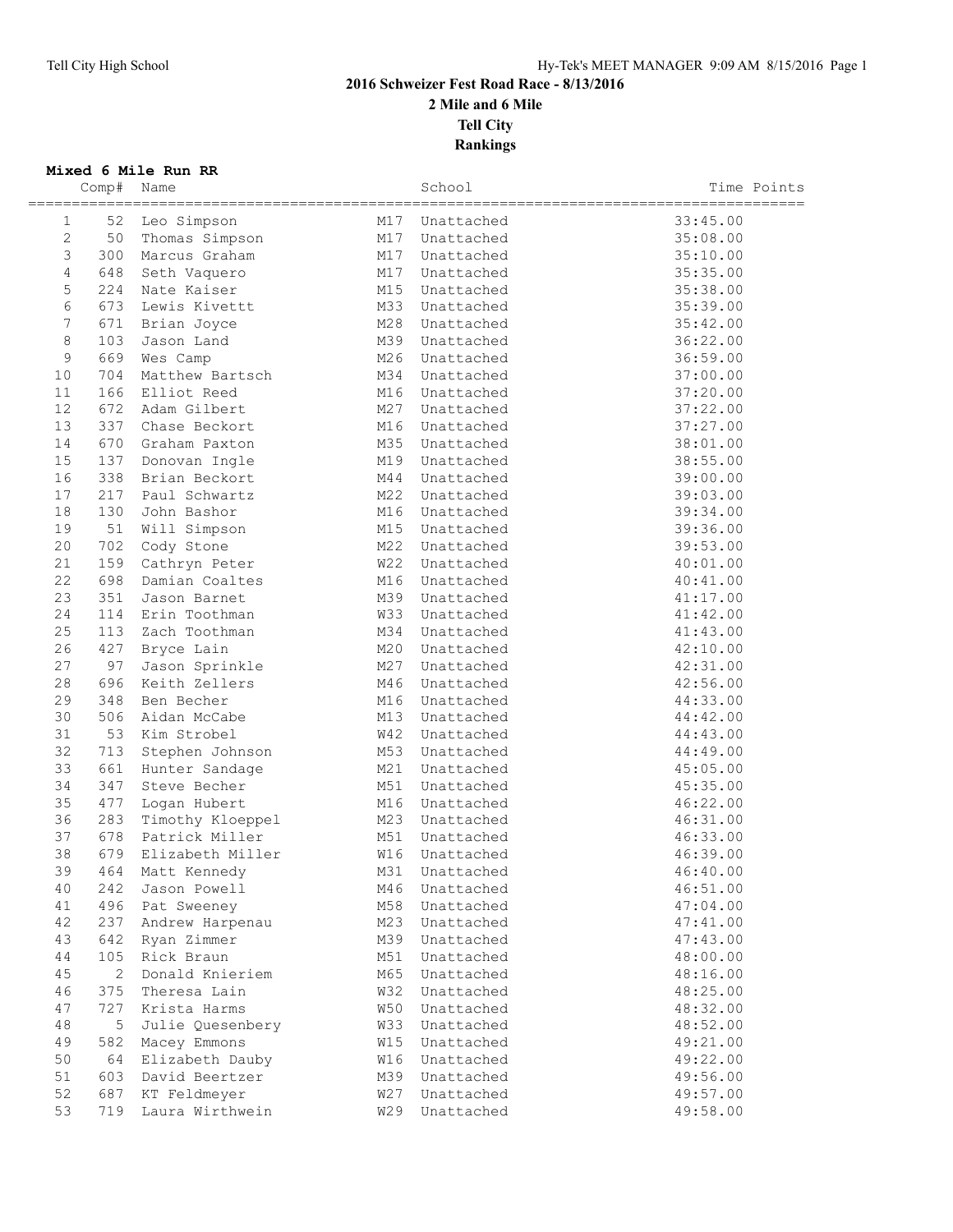**....Mixed 6 Mile Run RR**

**2016 Schweizer Fest Road Race - 8/13/2016**

**2 Mile and 6 Mile**

**Tell City**

**Rankings**

| 54       | 602        | Chris Thorton      | M48               | Unattached               | 50:20.00               |
|----------|------------|--------------------|-------------------|--------------------------|------------------------|
| 55       | 147        | Chris DeJarnette   | M42               | Unattached               | 50:40.00               |
| 56       | 310        | Allan Lawalin      | M55               | Unattached               | 50:43.00               |
| 57       | 119        | Jason Combs        | M37               | Unattached               | 51:04.00               |
| 58       | 419        | Rob Kruse          | M49               | Unattached               | 51:06.00               |
| 59       | 731        | Brian Russell      | M26               | Unattached               | 51:42.00               |
| 60       | 717        | Lavonne Haake      | W49               | Unattached               | 52:19.00               |
| 61       | 441        | Jeff Weiss         | M25               | Unattached               | 52:44.00               |
| 62       | 622        | Alex Blankenship   | <b>W15</b>        | Unattached               | 52:45.00               |
| 63       | 94         | Janet Lautner      | W59               | Unattached               | 52:48.00               |
| 64       | 187        | Darrin James       | M31               | Unattached               | 52:51.00               |
| 65       | 494        | Paul Bloom         | M49               | Unattached               | 52:51.00               |
| 66       | 440        | Tyler Weiss        | M31               | Unattached               | 52:53.00               |
| 67       | 586        | Mariah Klueh       | W16               | Unattached               | 52:56.00               |
| 68       | 639        | Kristen Hollinden  | W35               | Unattached               | 53:09.00               |
| 69       | 689        | Sarah Richard      | W36               | Unattached               | 53:15.00               |
| 70       | 712        | Rachel Gordon      |                   | W40 Unattached           | 53:41.00               |
| 71       | 699        | Kelly Litherland   |                   | W35 Unattached           | 53:58.00               |
| 72       | 700        | Karry Labhart      | W35               | Unattached               | 54:15.00               |
| 73       | 72         | Liz Newton         | <b>W45</b>        | Unattached               | 54:16.00               |
| 74       | 598        | John Pfeiffer      | M49               | Unattached               | 54:19.00               |
| 75       | 714        | Bruce Dupont       | M50               | Unattached               | 55:28.00               |
| 76       | 16         | Emily Parke        | W35               | Unattached               | 55:29.00               |
| 77       | 726        | Martin Scheuer     | M52               | Unattached               | 55:35.00               |
| 78       | 349        | Sarah Schlachter   | W17               | Unattached               | 55:59.00               |
| 79       | 478        | Hannah Hubert      | <b>W18</b>        | Unattached               | 56:04.00               |
| 80       | 471        | Chance Mullins     | M30               | Unattached               | 56:13.00               |
| 81       | 470        | Kasey Mullins      | <b>W31</b>        | Unattached               | 56:14.00               |
| 82       | 143        | Janet Bushkoetter  |                   | W46 Unattached           | 56:25.00               |
| 83       | 328        | Sheena Hagedorn    | <b>W42</b>        | Unattached               | 56:42.00               |
| 84       | 123        | Phillip Gregg      | M10               | Unattached               | 56:51.00               |
| 85       | 156        | Dave Brune         | M25               | Unattached               | 56:59.00               |
| 86       | 155        | Zach Brune         | M25               | Unattached               | 57:01.00               |
| 87       | 265        | Julie Kohnert      | <b>W57</b>        | Unattached               | 57:04.00               |
| 88       | 302        | Karen Lamar        | W31               | Unattached               | 57:06.00               |
| 89       | 705        | Dave Slaughterback | M47               | Unattached               | 57:29.00               |
|          |            |                    |                   |                          |                        |
| 90<br>91 | 341<br>554 | Dan Lacy           | M50<br><b>W15</b> | Unattached               | 57:39.00               |
| 92       |            | Chloe Carman       | M69               | Unattached               | 57:48.00               |
| 93       | 4          | Michael Elaman     |                   | Unattached<br>Unattached | 57:56.00               |
| 94       | 120<br>548 | Joshua Gregg       | M13<br>W15        |                          | 58:35.00               |
|          |            | Ashley Scarboro    |                   | Unattached               | 58:47.00<br>59:39.00   |
| 95       | 703        | Dana Lewlow Bray   | <b>W42</b>        | Unattached               |                        |
| 96       | 178        | Brian Herwig       | M61               | Unattached               | 59:44.00               |
| 97       | 436        | Linda Gengelbach   | W50               | Unattached               | 59:50.00               |
| 98       | 25         | Ashley Aders       | W21               | Unattached               | 59:51.00<br>1:00:00.00 |
| 99       | 503        | Kristin Truelove   | W24               | Unattached               |                        |
| 100      | 605        | Sanders Kenneth    | M45               | Unattached               | 1:00:16.00             |
| 101      | 32         | Laura Schilling    | W29               | Unattached               | 1:00:48.00             |
| 102      | 629        | Jalynn Pruitt      | W17               | Unattached               | 1:01:49.00             |
| 103      | 238        | Deidra Dickerson   | <b>W23</b>        | Unattached               | 1:01:50.00             |
| 104      | 437        | Lindsey Gengelbach | <b>W23</b>        | Unattached               | 1:02:42.00             |
| 105      | $\,8\,$    | Julie Franchville  | W48               | Unattached               | 1:03:10.00             |
| 106      | 84         | Elizabeth Kehl     | W15               | Unattached               | 1:03:19.00             |
| 107      | 95         | Bob Sprinkle       | M59               | Unattached               | 1:03:52.00             |